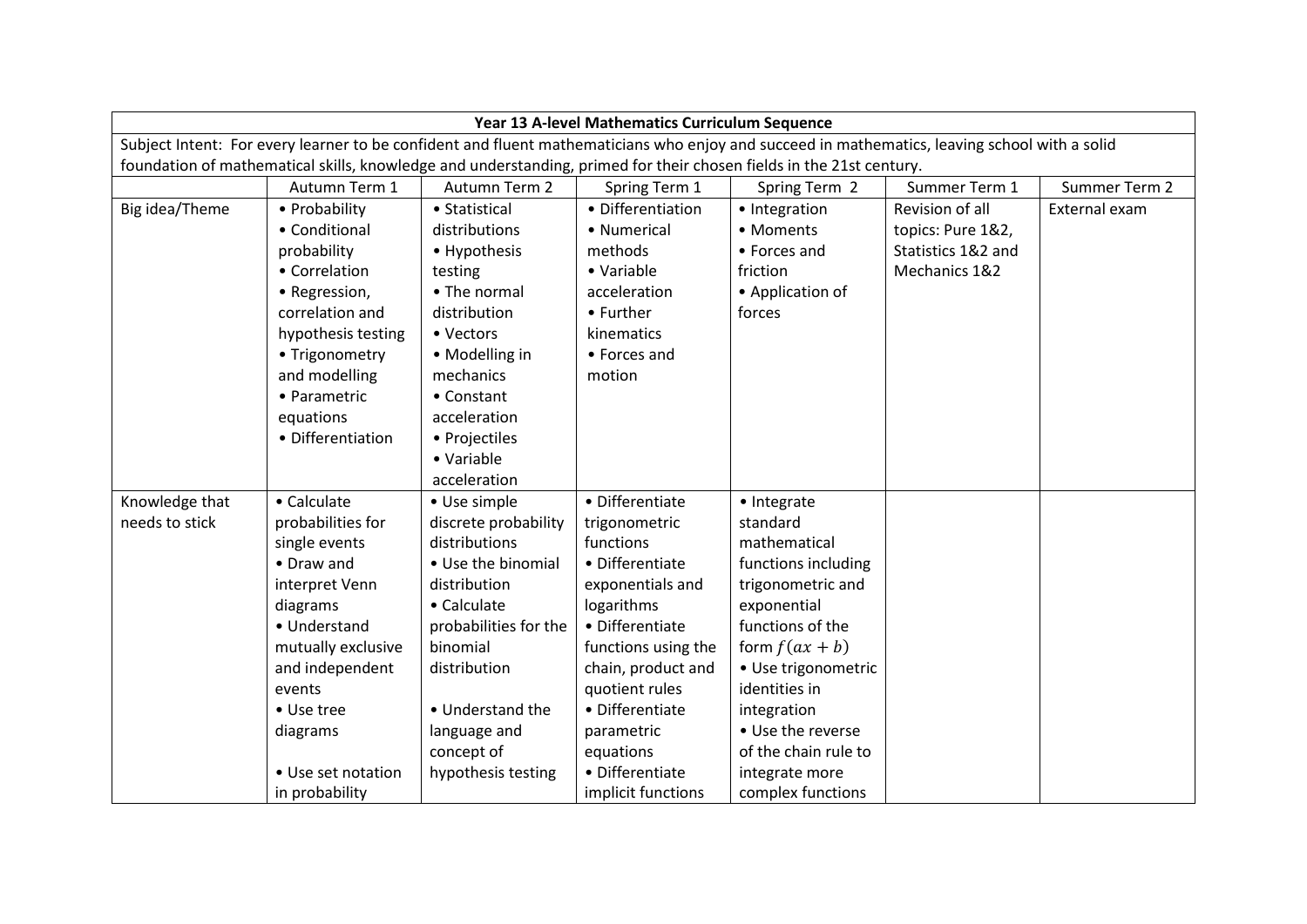| • Solve conditional | • Understand that    | • Use the second     | • Integrate          |  |
|---------------------|----------------------|----------------------|----------------------|--|
| probability         | a sample is used to  | derivative           | functions by         |  |
| problems            | make an inference    | • Solve problems     | making a             |  |
|                     | about population     | involving            | substitution, using  |  |
| • Draw and          | • Find critical      | connected rates of   | integration by parts |  |
| interpret scatter   | values of a          | change and           | and using partial    |  |
| diagrams            | binomial             | construct simple     | fractions            |  |
| • Interpret         | distribution using   | differential         | • Use the            |  |
| correlation and     | tables               | equations            | trapezium rule to    |  |
| causation           | • Carry out a one-   |                      | approximate the      |  |
| • Interpret the     | tailed and two-      | • Locate roots of    | area under a curve   |  |
| coefficients of a   | tailed tests for the | $f(x)=0$             | • Solve simple       |  |
| regression line     | proportion of the    | • Use iteration to   | differential         |  |
| equation            | binomial             | find an              | equations            |  |
|                     | distribution         | approximation to     |                      |  |
| • Understand        |                      | the root of the      | • Draw force         |  |
| exponential models  | • Understand the     | equation $f(x) = 0$  | diagrams and         |  |
| • Use the product   | normal distribution  | • Use Newton-        | calculate resultant  |  |
| moment              | • Use a standard     | Raphson procedure    | forces               |  |
| correlation         | normal curve         | to find the          | • Understand and     |  |
| coefficient         | • Find unknown       | approximations to    | use Newton's laws    |  |
| • Carry out a       | means and/or         | the solutions of the | • Solve problems     |  |
| hypothesis test for | standard deviations  | equations of the     | involving            |  |
| zero correlation    | for a normal         | form $f(x) = 0$      | connected particles  |  |
|                     | distribution         |                      |                      |  |
| • Use the addition  | • Approximate a      | • Work with          | • Calculate turning  |  |
| formulae            | binomial             | vectors for          | effects              |  |
| • Solve             | distribution using a | displacement,        | • Calculate the      |  |
| trigonometric       | normal distribution  | velocity and         | resultant moments    |  |
| equations           | • Carry out a        | acceleration         | • Solve problems     |  |
| • Write equivalent  | hypothesis test for  | • Use calculus with  | involving bodies in  |  |
| expressions         | the mean of a        | harder functions of  | equilibrium          |  |
|                     | normal distribution  | time                 |                      |  |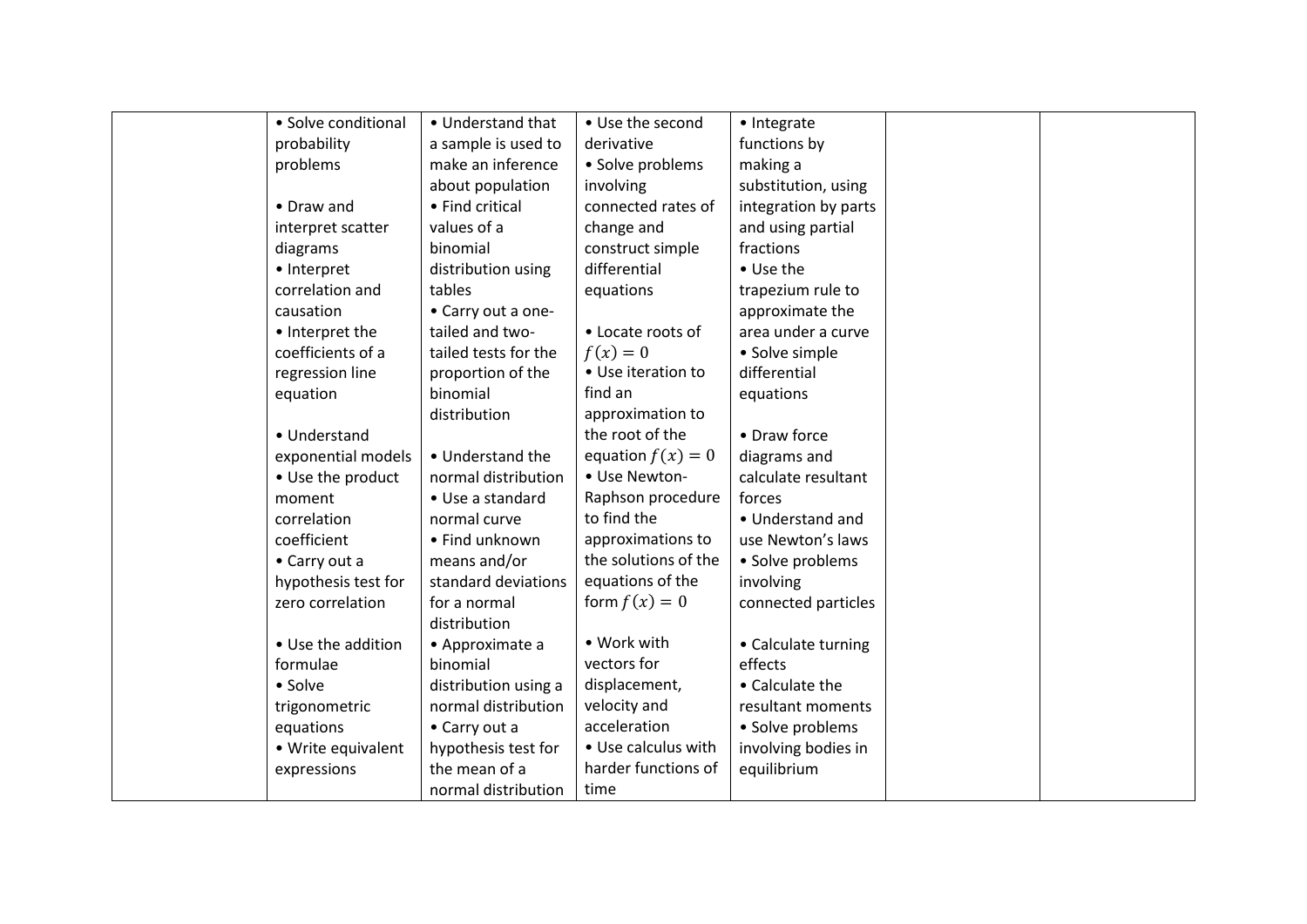| • Prove             |                     | • Differentiate and | • Resolve forces     |  |
|---------------------|---------------------|---------------------|----------------------|--|
| trigonometric       | • Understand 3D     | integrate vectors   | into components      |  |
| identities          | coordinates         |                     | • Solve problems     |  |
|                     | • Use vectors in 3D | • Draw force        | involving smooth or  |  |
| • Convert           | • Use vectors to    | diagrams and        | rough inclined       |  |
| parametric          | solve geometric     | calculate resultant | planes               |  |
| equations into      | problems            | forces              | • Use $F \leq \mu R$ |  |
| Cartesian form      |                     | • Understand and    |                      |  |
| • Sketch            | • Work with         | use Newton's laws   | • Solve static       |  |
| parametric curves   | vectors for         | • Solve problems    | problems involving   |  |
| • Solve coordinate  | displacement,       | involving           | weight, tension and  |  |
| geometry problems   | velocity and        | connected particles | pulleys              |  |
| involving           | acceleration        |                     | • Understand and     |  |
| parametric          | • Use calculus with |                     | solve problems       |  |
| equations           | harder functions of |                     | involving limiting   |  |
|                     | time                |                     | equilibrium          |  |
| • Differentiate     | • Differentiate and |                     | • Solve problems     |  |
| trigonometric       | integrate vectors   |                     | involving motion     |  |
| functions           |                     |                     | on rough or          |  |
| • Differentiate     | $\bullet$ Use       |                     | smooth inclined      |  |
| exponentials and    | displacement-time   |                     | planes               |  |
| logarithms          | graphs              |                     | • Solve problems     |  |
| • Differentiate     | • Use velocity-time |                     | involving            |  |
| functions using the | graphs              |                     | connected particles  |  |
| chain, product and  | • Use the constant  |                     |                      |  |
| quotient rules      | acceleration        |                     |                      |  |
| • Differentiate     | formulae            |                     |                      |  |
| parametric          |                     |                     |                      |  |
| equations           | • Solve problems    |                     |                      |  |
| • Differentiate     | involving particles |                     |                      |  |
| implicit functions  | projected at an     |                     |                      |  |
| • Use the second    | angle               |                     |                      |  |
| derivative          |                     |                     |                      |  |